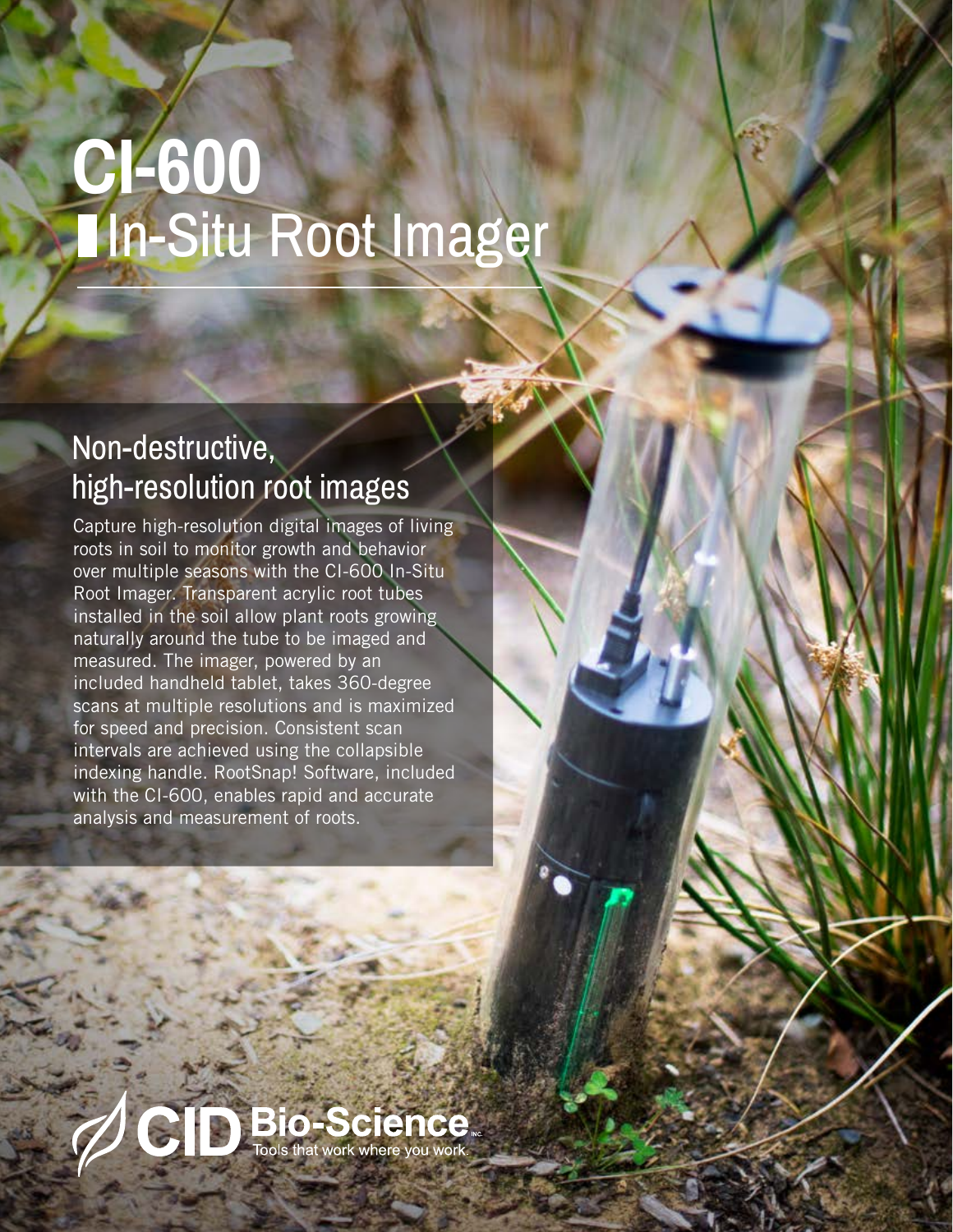

### RootSnap! Image Analysis Software

Our RootSnap! Image Analysis Software makes it simple to evaluate root parameters including length, width, volume, & diameter. Researchers and crop consultants use RootSnap! to monitor root growth, disease, dynamics and behavior over time. With an intuitive user interface, mapping roots using the multi-touch feature and proprietary "Snap to Root" function is smooth and efficient. Users can easily save and export files to Excel for further statistical analysis.

Download a free full version of RootSnap! on our website.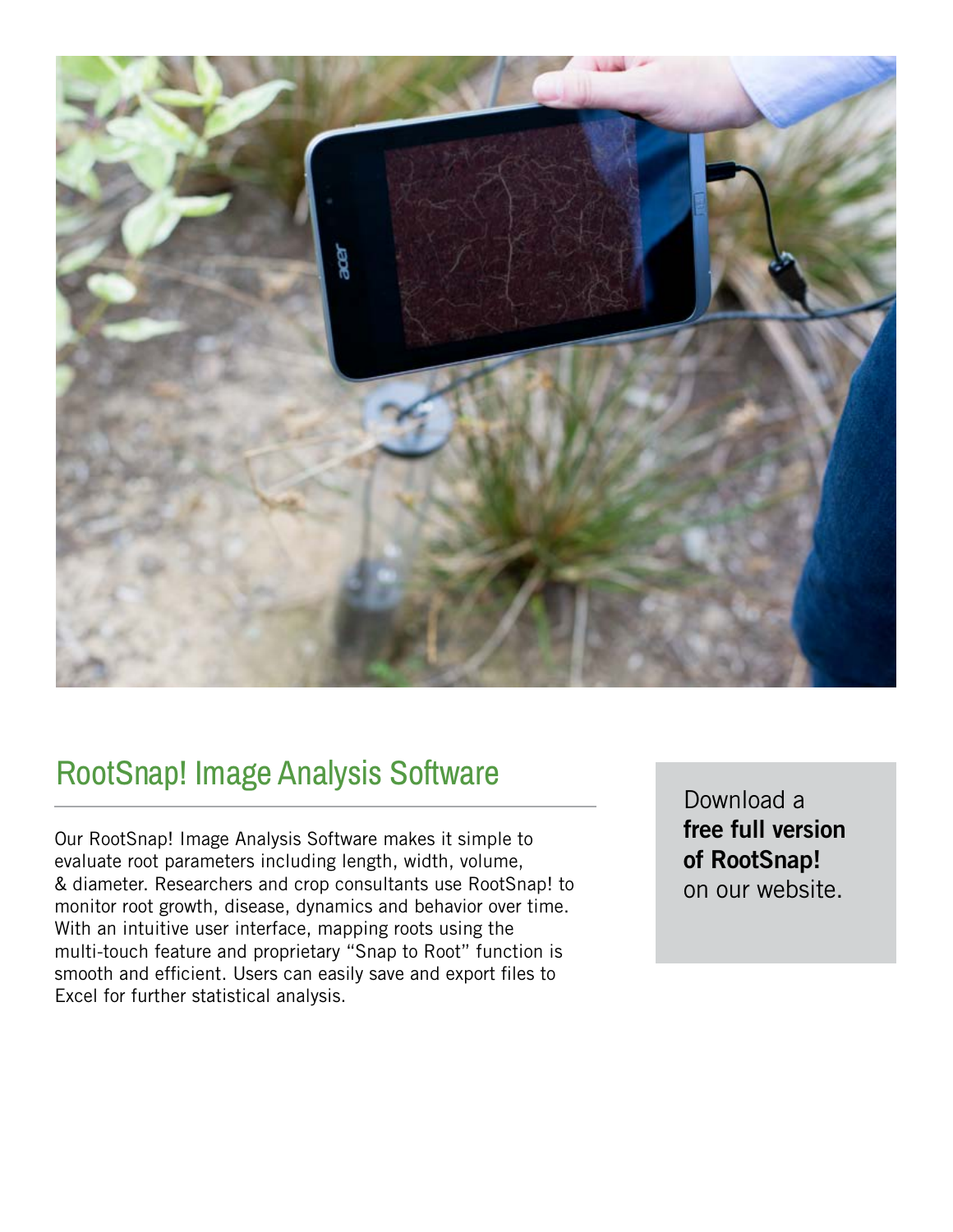







### CI-690 RootSnap! Analysis Software Features

- Measurements of individual and average root length, area, volume, diameter & branching angle
- Multi-touch interface, optimized for touch-screen
- Individual roots can be mapped in under 6 seconds
- Integrated image enhancement
- Automated "Snap to Root" functionality
- Comprehensive image analysis package
- **Time-series root analysis feature**
- Intuitive and efficient user interface